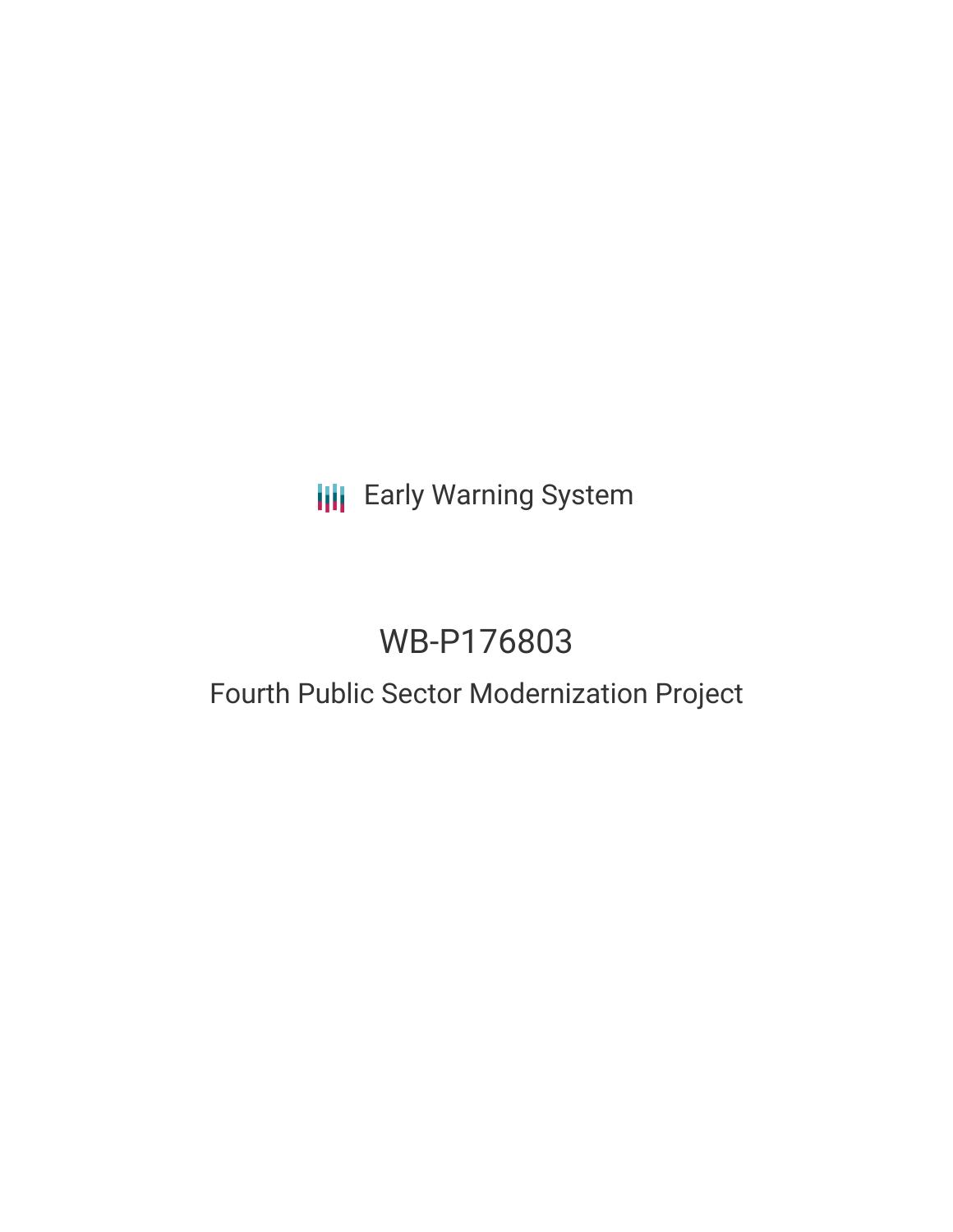

#### **Quick Facts**

| <b>Countries</b>              | Armenia             |
|-------------------------------|---------------------|
| <b>Financial Institutions</b> | World Bank (WB)     |
| <b>Status</b>                 | Pipeline            |
| <b>Bank Risk Rating</b>       | U                   |
| <b>Borrower</b>               | Republic of Armenia |
| <b>Sectors</b>                | Law and Government  |
| <b>Investment Type(s)</b>     | Loan                |
| <b>Loan Amount (USD)</b>      | $$30.00$ million    |
| <b>Project Cost (USD)</b>     | \$36.00 million     |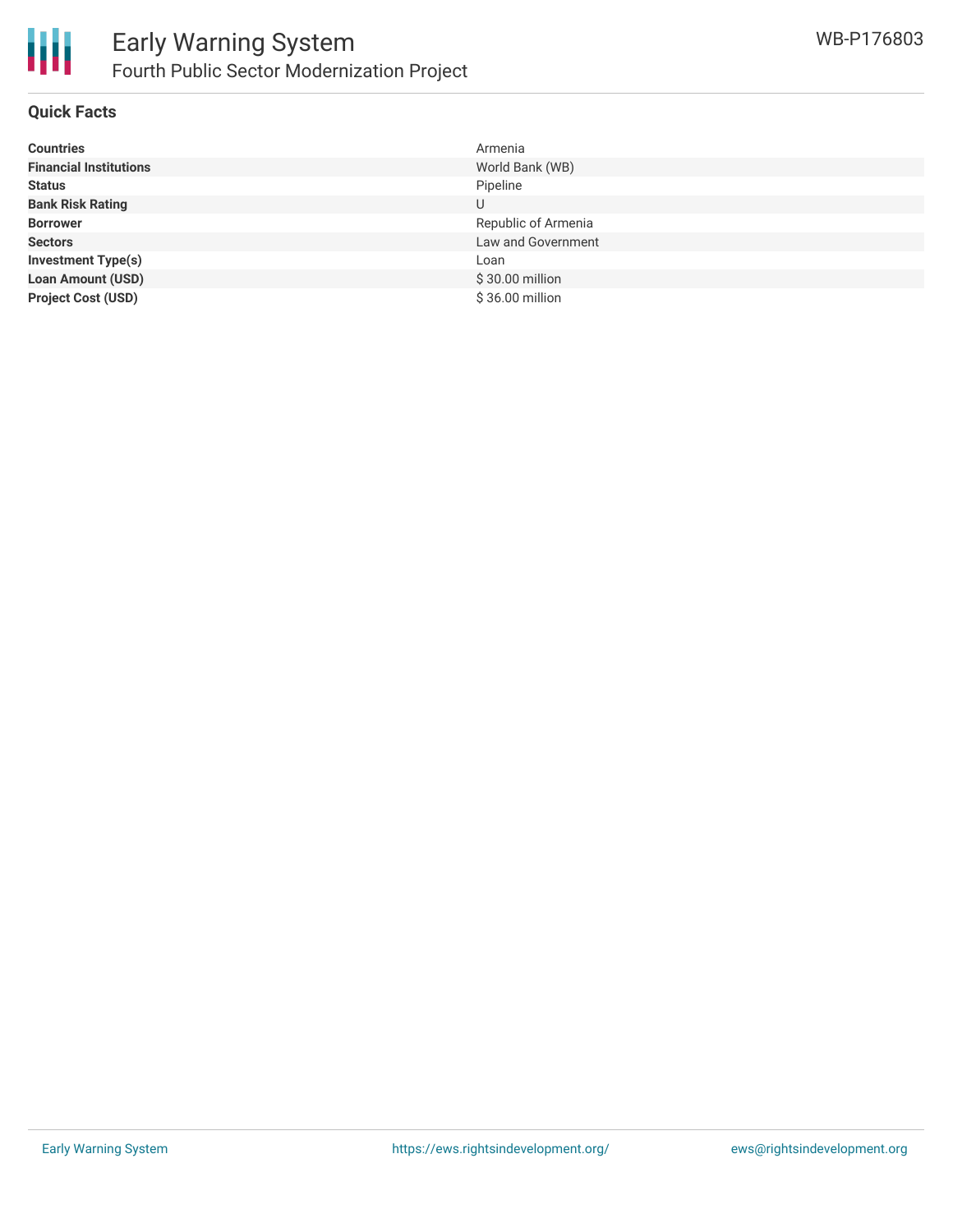

### **Project Description**

The project development objective is to improve the efficiency of public administration and public service delivery through citizen and business centric solutions.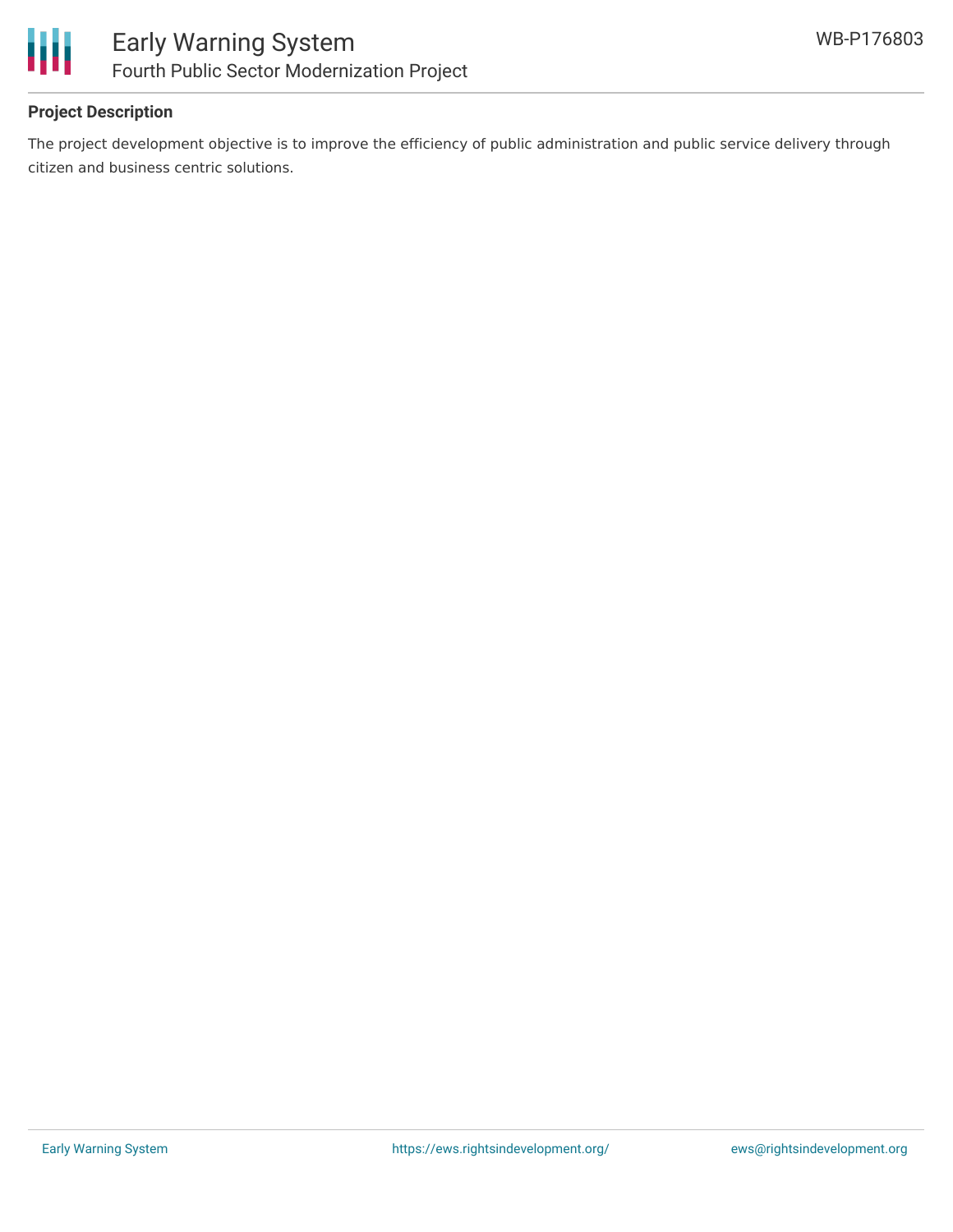

### **Investment Description**

World Bank (WB)